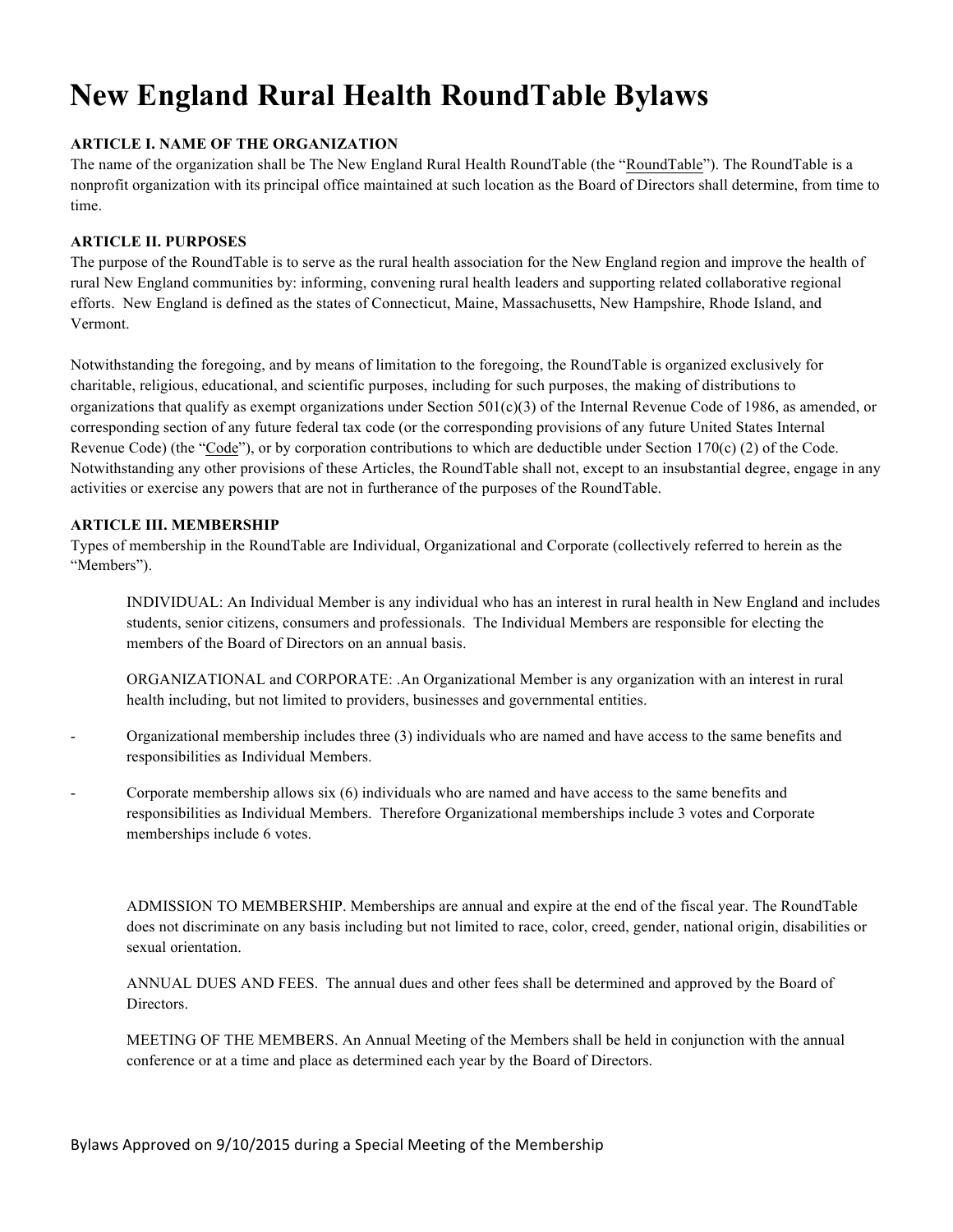OTHER MEETINGS. Other meetings of the RoundTable's general membership may be called by the President upon ratification by the Executive Committee. Special meetings of the RoundTable must be called by the President upon request of one-third (1/3) of the members of the RoundTable.

NOTICE. Notice of any meeting of the Members shall be provided to each Member by mail, facsimile, e-mail or any other electronic communication as is determined by the Board, not later than fourteen (14) calendar days prior to the day on which the meeting is to be held. Notice of any meeting of the Members need not be given to any member, however, if waived by him, her or it in writing or by email or facsimile, whether before or after such meeting be held, or if he or she shall be present at such meeting, unless his, her or it's attendance at the meeting is expressly for the purpose of objecting to the transaction of any business because the meeting is not lawfully convened; and any meeting of the members shall be a legal meeting without notice thereof having been given, if all of the Members shall be present thereat.

QUORUM. At all meetings of the Members, those present at the meeting shall constitute a quorum for the transaction of business. There shall be no proxy voting.

PARTICIPATION IN A MEETING BY ELECTRONIC DEVICE. A member may participate in a meeting by means of telephone conference, video conference or other communication equipment enabling all members participating in the meeting to hear one another. Participation in a meeting pursuant to this section shall constitute presence in person at such meeting.

ACTION WITHOUT MEETING. If all of the Members entitled to vote consent in writing to any action taken or to be taken by the RoundTable, such action shall be valid as though it had been authorized at a meeting of the members. Email or other electronic transmissions intended to constitute the consent and signature of the sender and otherwise complying with Maine Ch. 1051, Uniform Electronic Transaction Act, will constitute writing for the purpose of this provision. The Secretary shall file such consent or consents with the minutes of the meetings of the Members.

# **ARTICLE IV. BOARD OF DIRECTORS**

GENERAL. The property, affairs and business of the RoundTable shall be controlled and managed by the Board of Directors. Without limiting the generality of the foregoing, such control shall include the power to: hire any and all employees, enter into employment agreements with employees when deemed advisable; determine levels of employee compensation and benefits; terminate the employment of an employee; determine conditions of employment; authorize the purchase or rental of property; and determine all policies of the RoundTable with regard to the conduct of the business of the RoundTable. The Board may from time to time delegate particular responsibilities to specified officers, Committees (defined herein) of the RoundTable or the Executive Director, as it shall deem advisable. It may adopt such rules and regulations for the conduct of its meetings and the management of the RoundTable not inconsistent with these Bylaws, the RoundTable's Articles of Incorporation, or the laws of the State of Maine as it may deem proper.

NUMBER OF BOARD OF DIRECTORS. The number of members of the Board of Directors shall be twenty-three (23), with each state's membership selecting two (2) members maximum, and the addition of the President-Elect, President, Immediate Past President, Secretary and Treasurer. This total number of twenty-three (23) includes six (6) non-voting Ex-Officio members described below.

EX OFFICIO BOARD MEMBERS. The Office of Rural Health from each of the New England states shall have an Ex-Officio position as a member of the Board of Directors for the SORH Director or his/her annually appointed designee. The Ex-Officio members shall be non-voting members of the Board of Directors.

ELECTION. Current members of the RoundTable will nominate representatives from their state for consideration by the Nominating Committee. The Nominating Committee will present a slate of Board Member candidates to be voted on by the Board of Directors prior to or at the Annual Meeting and results will be announced at the Annual Meeting.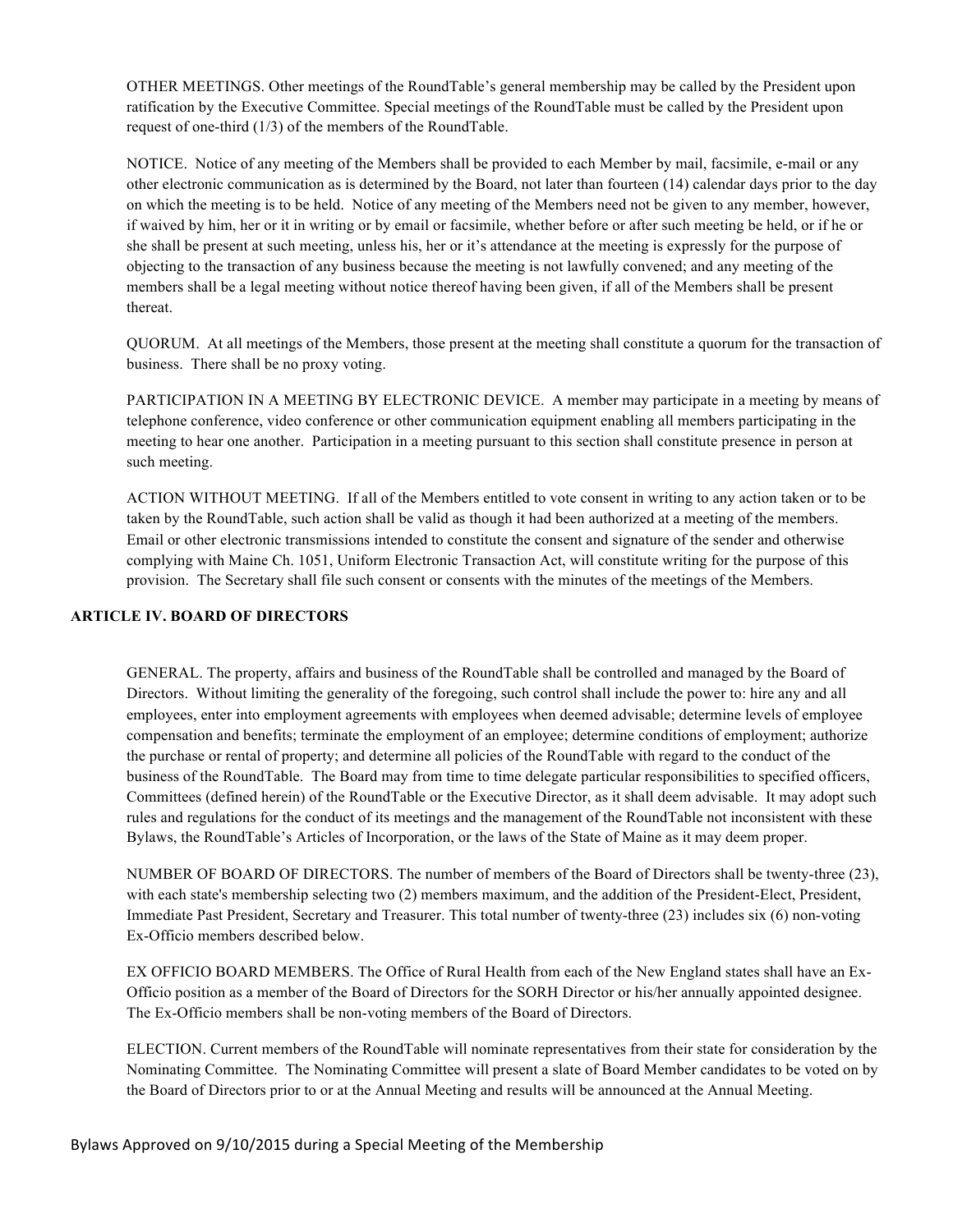REQUIREMENTS OF THE BOARD OF DIRECTORS. Members of the Board of Directors must be current members of the RoundTable. Board members are elected as individuals representing specific states not representing specific organizations. Unless otherwise excused by the President of the Board, the Board members are required to participate in a minimum of fifty percent (50%) of the Board of Directors meetings. Elected Board members not fulfilling this obligation may be asked by the Executive Committee to resign. If warranted absences may be excused with a written request to the President.

TERM IN OFFICE. The term of office of each Director shall be two (2) years. One (1) board member will be elected annually with board members from within individual states elected on alternate year cycles. Board members may serve two (2) consecutive terms and then must take a break for one (1) year – unless they are elected to serve as an officer. In recognition that it can be difficult to fill the seats in some states, if necessary, Board members may serve an additional year to give the Board of Directors time to find a replacement for them.

RESIGNATIONS. Any Director may resign at any time by giving written notice to the President or the Secretary. Such resignation shall take effect at the time specified therein; and, unless otherwise specified therein, the acceptance of such resignation shall not be necessary to make it effective.

VACANCIES. Any mid-term vacancy on the Board of Directors shall be filled for the remainder of the term. Candidates for the vacancy will be considered by the Nominating Committee and confirmed by the Board.

REGULAR MEETINGS. Regular Meetings of the Board of Directors shall be held at least every two (2) months. The Board of Directors shall be given written notice at least fourteen (14) days prior to the meeting. Meeting agendas will be provided before meetings. Meetings will be held in a manner that ensures full participation.

SPECIAL MEETINGS. Special meetings of the Board of Directors may be called by the President at any time with a majority vote of the Executive Committee or by the President upon request of one-third  $(1/3<sup>rd</sup>)$  of the members of the Board of Directors. Special meetings may be held at a place designated by the President, unless a majority of the Board of Directors members designate otherwise. Written or telephone notice of the special meetings shall state the purpose(s) of the meeting and shall be given to each member of the Board of Directors not less than three (3) days in advance. Notice may be waived if agreed to by all members of the Board of Directors. Special meetings will be held in a manner that ensures full participation.

QUORUM. The participation of a simple majority of the Board of Directors, excluding vacant positions, but not less than five (5) members, of the Board shall constitute a quorum at all meetings of the Board of Directors.

PARTICIPATION IN A MEETING BY ELECTRONIC DEVICE. A member of the Board may participate in a meeting by means of telephone conference, video conference or other communication equipment enabling all members of the Board participating in the meeting to hear one another. Participation in a meeting pursuant to this section shall constitute presence in person at such meeting.

ACTION WITHOUT MEETING. If all of the members of the Board of Directors entitled to vote consent in writing to any action taken or to be taken by the RoundTable, such action shall be valid as though it had been authorized at a meeting of the members. Email or other electronic transmissions intended to constitute the consent and signature of the sender and otherwise complying with Maine Ch. 1051, Uniform Electronic Transaction Act, will constitute a writing for the purpose of this provision. The Secretary shall file such consent or consents with the minutes of the meetings of the Board of Directors.

PRESIDING OFFICER. Meetings of the Board of Directors shall be presided over by the President, or if absent, by the President-Elect, or if absent, by a member of the Board of Directors elected by a majority of the Board of Directors at the meeting.

VOTING. Each member of the Board of Directors shall be entitled to one (1) vote. There shall be no proxy voting.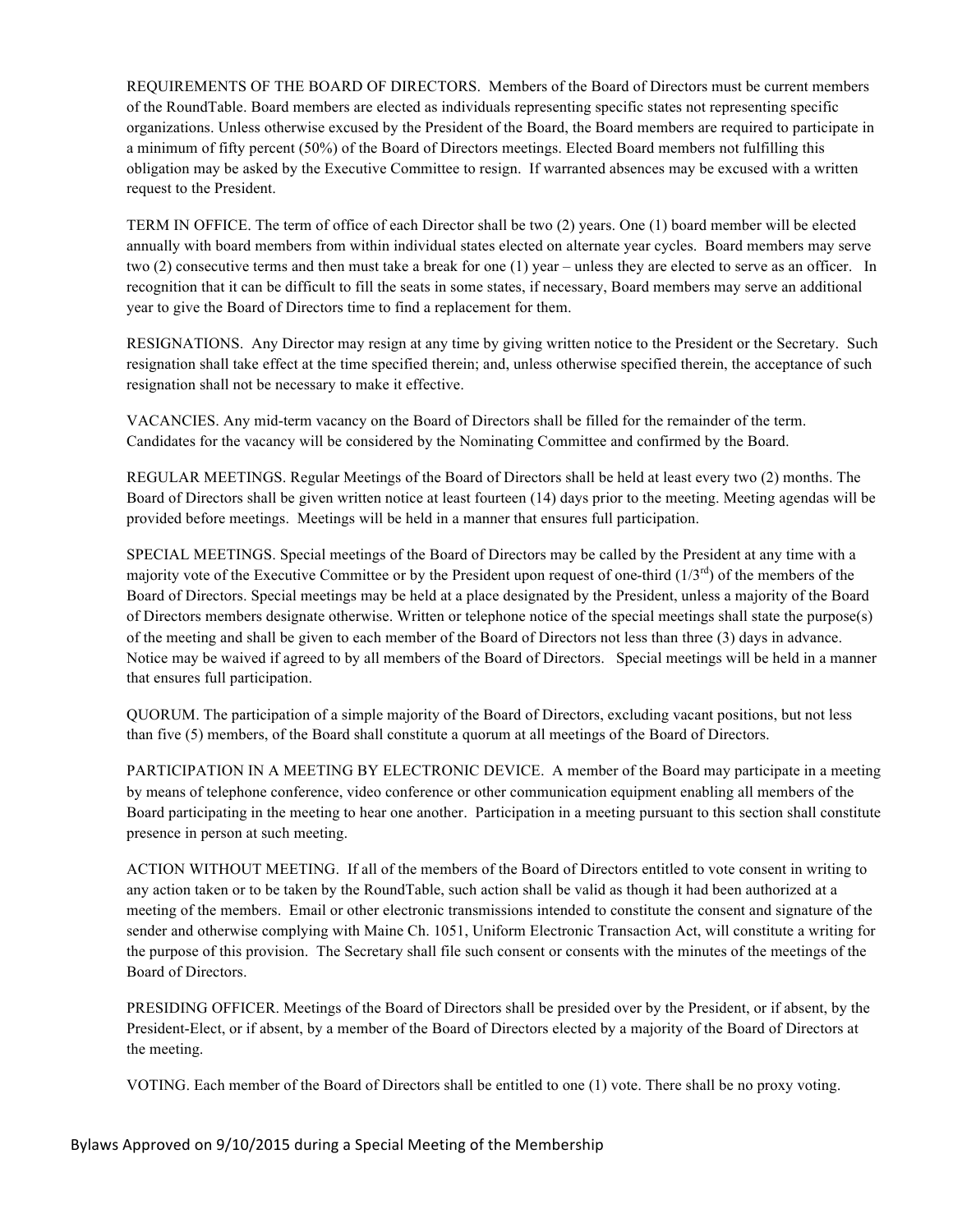REMOVAL FROM THE BOARD. A Director may be removed at the discretion of the Board of Directors by a twothirds (2/3rds) vote of the Board of Directors.

NO COMPENSATION. The Directors shall receive no compensation for attendance at regular or special meetings or for services rendered to the RoundTable, but may be reimbursed for actual expenses incurred in attending regular or special meetings or incidental to services performed for the RoundTable.

## **ARTICLE V. EXECUTIVE COMMITTEE**

GENERAL. The Executive Committee shall, subject to limitations set by the Board of Directors, act with the full authority of the Board of Directors for the transaction of business between meetings of the Board. The President will report actions of the Executive Committee to the Board of Directors. The Executive Committee will establish the agenda for the Board meetings and the annual meeting.

COMPOSITION. The Executive Committee shall consist of the President, President-Elect, Immediate Past President, Secretary, Treasurer of the Board of Directors and one (1) member of the Board of Directors elected at large. The Member-at-Large is a duly elected Board member who is elected at large from the Board to serve on the Executive Committee.. This position is elected at the first full Board meeting following the Annual Meeting.

MEETINGS. The Executive Committee shall meet at the request of the President. Meetings shall be held at a location designated by the President unless a majority of the Executive Committee designates otherwise. Prior twenty-four (24) hour notice must be provided to each member of the Executive Committee for any meeting of the Executive Committee. A regular schedule of meeting monthly is encouraged. Meetings will be held in a manner that allows full participation.

QUORUM. A minimum of three (3) voting members of the Executive Committee shall constitute a quorum at all meetings of the committee.

VOTING. Each Executive Committee member shall be entitled to one (1) vote. There shall be no proxy voting.

PRESIDING OFFICERS. Meetings of the Executive Committee shall be presided over by the President, or if absent, the President-Elect, or if absent, by a member elected by a majority of the Executive Committee participating in the meeting.

# **ARTICLE VI. OFFICERS (EXECUTIVE COMMITTEE MEMBERS)**

NUMBER. The officers of the Board of Directors shall be a President, President Elect, Immediate Past President, Secretary, Treasurer and the Member-At-Large.

ELECTION AND TERM. The Nominating Committee will present a slate of Officers for consideration by the Board of Directors. Officers will be elected by the existing Board of Directors at the Board meeting immediately preceding the Annual meeting. New Officers will be presented to the General Membership at the Annual Meeting. The term of office for President, President-Elect and Past-President shall be for two (2) years. Term of office for all other officers shall be for one (1) year. There are no term limits for Executive Committee members.

QUALIFICATIONS. Executive Committee members must be current members of the Board of Directors. Nominees are considered by the Nominating Committee.

PRESIDENT. The President shall exercise general supervision and control over all activities of the RoundTable. The President shall preside at all meetings of the Members and Board of Directors, may sign, when authorized by the Board of Directors, any contract which has been approved by the Board of Directors. The President shall perform all other duties generally incident to the office of the President and such duties may be prescribed by the Board of Directors. In the role of President he or she will be an affiliate member of the National Rural Health Association (NRHA) and a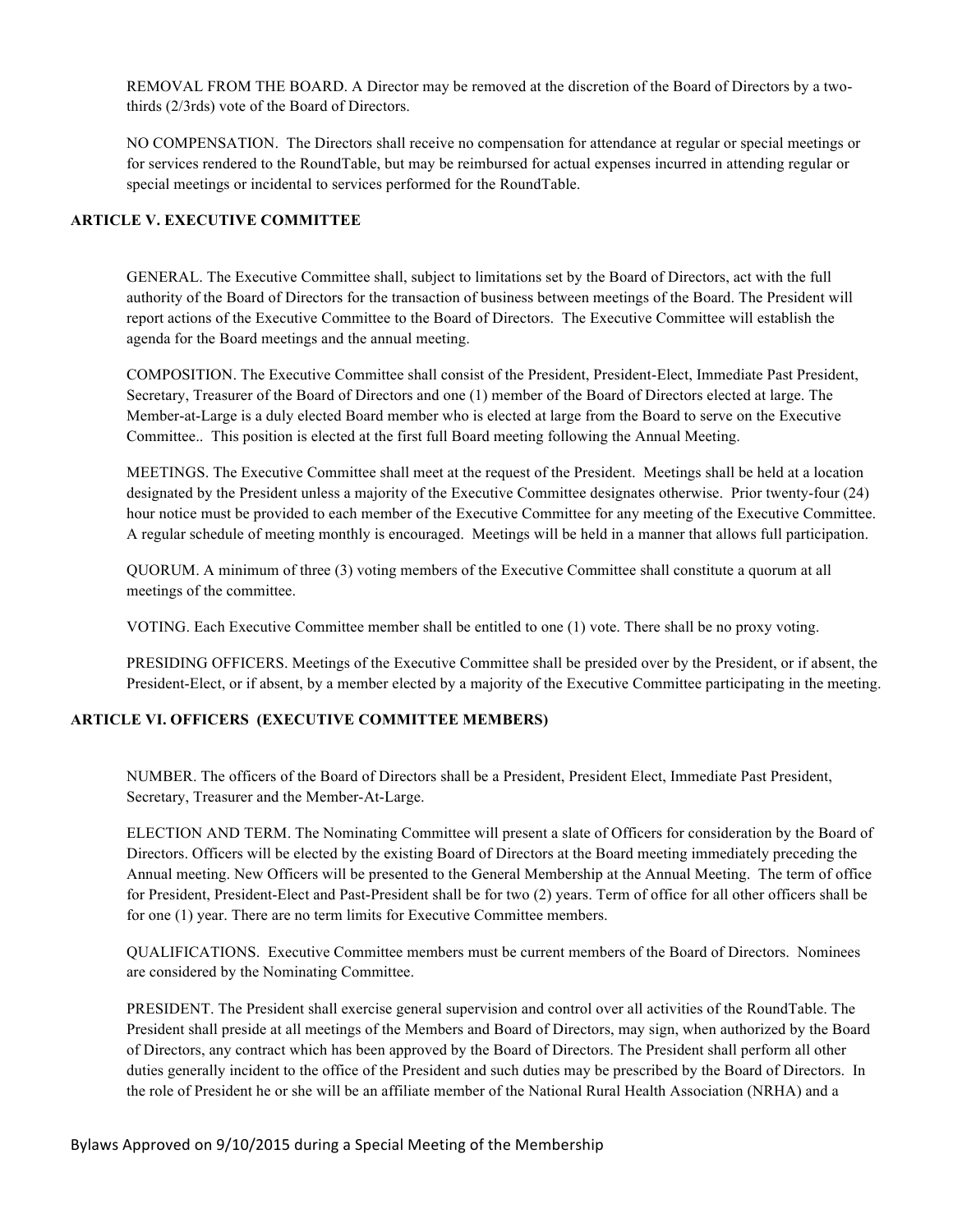member of the State Association Council (SAC). At the Annual Meeting of the General membership, the President shall report to the members concerning the affairs of the RoundTable.

PRESIDENT-ELECT. The President-Elect shall in the absence or disability of the President, perform all acts pertaining to the Office of President and shall perform all other duties normally incident to the office. The President-Elect shall perform such additional duties as may from time to time be assigned by the President or the Board of Directors. Unless other action is taken by the Board, the President-Elect assumes the office of President at the expiration of the President's two (2) year term.

IMMEDIATE PAST PRESIDENT. The Immediate Past President shall function in the capacity of as an advisor to the RoundTable, be on the Nominating Committee, and perform those tasks as may from time to time be assigned by the Board of Directors.

SECRETARY. The Secretary shall ensure that notices of all meetings are provided and shall attend and keep minutes of all meetings of the: general membership, the Board and the Executive Committee. The Secretary will work with Executive Director to distribute minutes in a timely manner. The Secretary serves on the bylaws committee.

TREASURER. The Treasurer shall be the financial officer of the RoundTable. The Treasurer will keep and maintain adequate and correct accounts of the properties and business and financial transactions of the Association. The Treasurer will chair the Finance Committee which will assist in the development of an annual proposed budget prior to start of the fiscal year. He/she will review and report on quarterly and annual financial statements. At the Annual Membership meeting, the Treasurer will report to the members on the state of the RoundTable finances.

RESIGNATIONS. Any Officer may resign at any time by giving written notice to the President of the Secretary. Such resignation shall take effect at the time specified therein; and, unless otherwise specified therein, the acceptance of such resignation shall not be necessary to make it effective.

REMOVAL FROM OFFICE. Officers may be removed at the discretion of the Board of Directors by two-thirds (2/3rds) vote of the Board of Directors.

FILLING OF VACANCIES. Any office declared vacant for any reason by the Board of Directors shall be filled by a Board Member nominated by the Nominating Committee and approved by a majority vote of the Board of Directors for the unexpired term of the office.

# **ARTICLE VII. STANDING COMMITTEES**

For all Committees:

- 1. Committees shall report to the Board of Directors.
- 2. Committee work will be guided by the RoundTable's bylaws and the annual work plan that is approved by the Board of Directors.
- 3. Committee members in attendance at meetings will constitute a quorum (with the exception of the Executive Committee which will require a simple majority).
- 4. Meetings will be held in a manner that allows for dialogue and immediate exchange of ideas.
- 5. Unless otherwise noted, the chairs will be appointed for one year term by the President with confirmation by the Board of Directors.
- 6. Whenever possible Committees should have representation from each state.
- 7. Meetings may be called by: the President, Committee Chairs, twenty-five percent (25%) of the committee membership or the Executive Director.
- 8. Board Members are welcome to sit in on standing committee meetings, in a non-voting capacity, with prior notification to the committee chair.
- 9. Committee activities and recommendations will be submitted by committee the chair as agenda items for Board action, as needed.

Bylaws Approved on 9/10/2015 during a Special Meeting of the Membership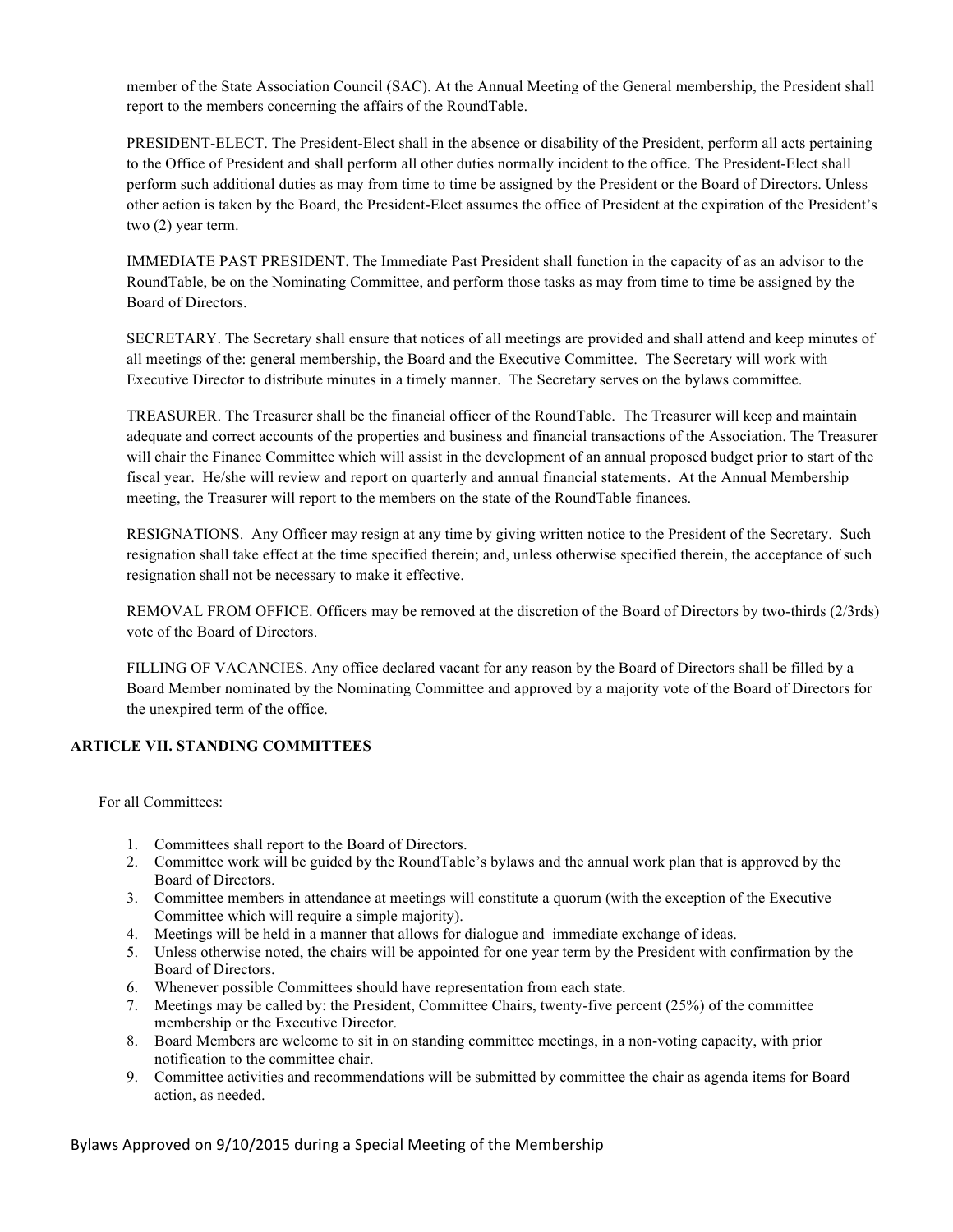BYLAWS and GOVERNANCE COMMITTEE. The Bylaws and Governance Committee is responsible for presenting policy and procedural recommendations for general organizational management to the Board for approval. The Secretary of the Board of Directors will serve on this committee. Membership to this committee is limited to the Board of Directors.

ANNUAL CONFERENCE COMMITTEE. The Conference Committee shall be responsible for planning and executing the annual conference to meet the goals set forth in the annual work plan and budget. Membership to this committee is open to the General Membership and invited guests.

FINANCE COMMITTEE. The Finance Committee shall include the Treasurer of the Board of Directors, as its chair. The Finance Committee shall assist the Treasurer and Executive Director in developing an annual budget for adoption by the Board of Directors, review expenditures according to budget and make recommendations for adjustments and assist in the development of financial policies, provide information to the audit committee, and develop appropriate recommendations to the Board of Directors for long-term financing of the RoundTable. Membership to this committee is limited to the Board of Directors.

NOMINATING COMMITTEE. The Nominating Committee shall prepare the slate of Officers of the Board of Directors to be voted on at the Board meeting held immediately preceding the annual meeting. The Nominating Committee is also responsible for proposing a slate of candidates for presentation to the Board of Directors prior to the Annual Membership meeting, for the Board of Directors. In the event of vacancy of an Officer from the Board of Directors the Nominating Committee will consider, evaluate and nominate a candidate from the Board for consideration.The Past President will serve on this committee. The Nominating Committee is open to the Members.

POLICY COMMITTEE. The Policy Committee is charged with reviewing external issues impacting rural health in New England that are brought to the Committee's attention, by the Board or the Members. The Policy Committee will recommend, to the Board, the language of any formal positions that the RoundTable may take on such issues, as well as proposing activities designed to increase awareness and understanding of these issues and their potential impact on rural health in the region. The Policy Committee may also undertake purely educational activities to inform the membership on particular topics of policy interest if the activities do not involve the RoundTable taking any formal position on an issue. The President-Elect will serve on the Policy Committee. The Policy Committee is open to the General Membership and invited guests.

MEMBERSHIP COMMITTEE: The Membership Committee is charged with assisting the Executive Director and Board in proposing and executing activities designed to meet with membership goals established in the Annual work plan and budget. Activities may include, assisting with creating and implementing an annual membership recruitment and retention plan, reviewing membership statistics and trends and helping to inform decisions regarding membership fees. The Member-At-Large will serve on the Membership Committee. The Membership Committee is open to the General Membership.

AD HOC COMMITTEE (Task Groups): The Board of Directors may authorize the establishment of additional committees as appropriate to the interest of the RoundTable and consistent with these bylaws. They must be time limited and have a specific charge from the Board. Membership of Ad Hoc committee will be determined by the Board of Directors.

# **ARTICLE VIII. EXECUTIVE DIRECTOR**

Bylaws Approved on 9/10/2015 during a Special Meeting of the Membership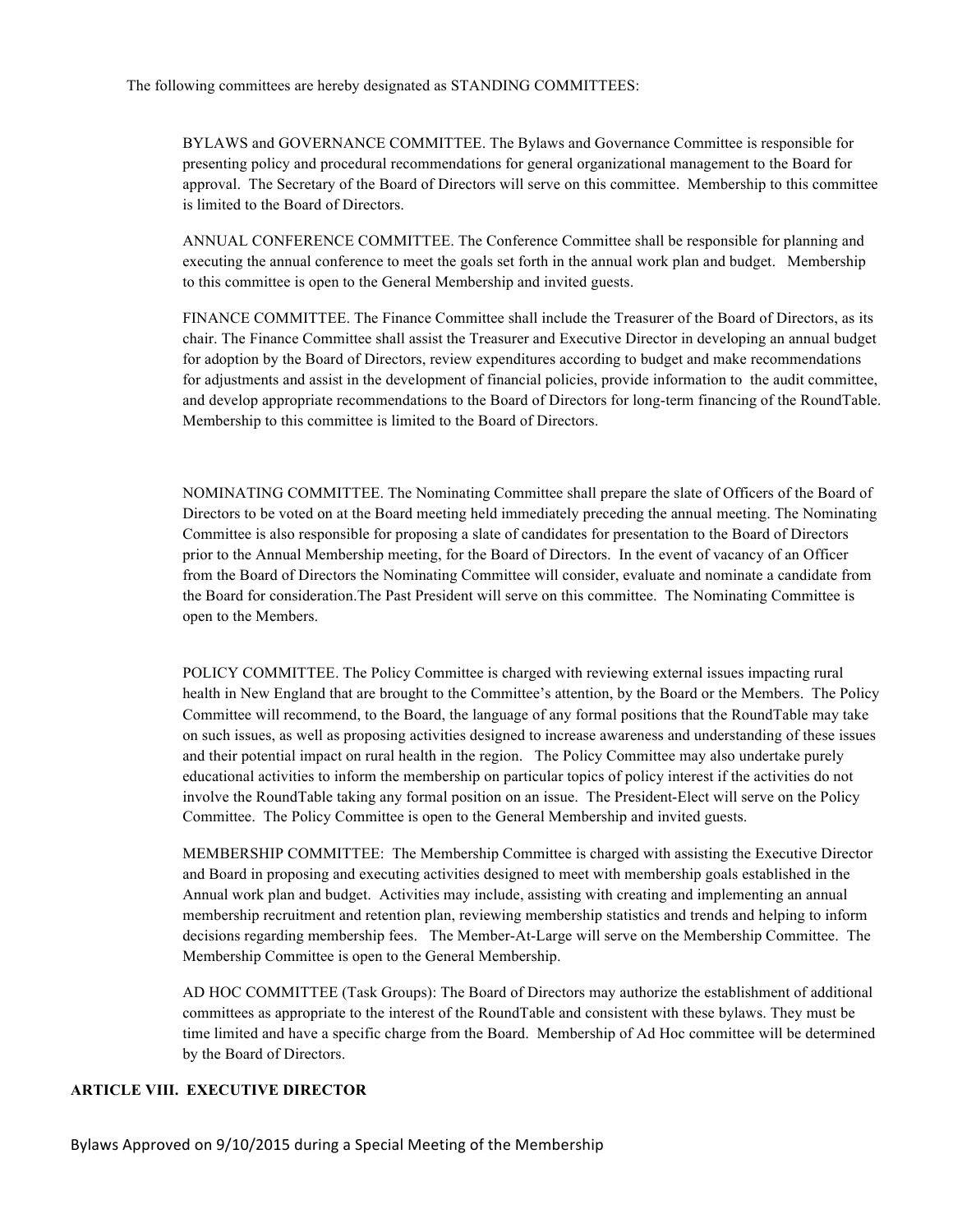EXECUTIVE DIRECTOR. The Board shall appoint, on such terms of remuneration and duration of employment as it chooses, an Executive Director to serve as its agent in the active conduct of ongoing administration of the tax-exempt purposes and activities of the RoundTable, its delegate in policy implementation, and its representative in dealing with the community, groups and individuals. The responsibilities and duties of the Executive Director shall be subject to the discretion of the Board, and shall be reviewed periodically and may be altered by the Board from time to time.

OTHER OFFICERS OR AGENTS. The Board may appoint such other officers and agents as it shall deem necessary, who shall hold their offices for such terms and shall exercise such powers and perform such duties as shall be determined from time to time by the Board.

## **ARTICLE IX. GENERAL PROVISION**

REPRESENTATIVES OF THE ROUNDTABLE ON COMMISSIONS, BOARD OF DIRECTORS, TASK FORCES, AND LIKE GROUPS. Individuals representing the RoundTable on external policy making and advisory bodies will be appointed in collaboration with the President of the Board and the Executive Director.

CONFLICT OF INTEREST. Members of the Board of Directors are expected to recuse themselves in the event that a Board decision is being made where they have a conflict of interest. When necessary, the Board of Directors by a majority vote may determine whether an actual or possible conflict of interest exists. In the exercise of voting rights by members of the Board of Directors, no individual shall vote on any issue, motion, or resolution which directly or indirectly inures to his or her benefit financially, except that such individual may be counted in order to qualify a quorum and, except as the Board of Directors may otherwise direct, may participate in the discussion of such an issue, motion, or resolution if he or she first discloses the nature of his or her interest, personally or on behalf of organizations with which he or she is affiliated. Members of Board of Directors are required to report all potential conflicts of interest annually in writing.

## **ARTICLE IX. VOTING PROCEDURES**

Voting procedures shall be adopted by the Board of Directors consistent with the business at hand.

#### **ARTICLE X. CALENDAR**

FISCAL YEAR. The RoundTable's fiscal year will be the calendar year.

BOARD OF DIRECTOR'S YEAR. The Board of Directors year is Annual Meeting to Annual Meeting.

# **ARTICLE XI. INDEMNIFICATION:**

To the fullest extent now or hereafter permitted by law, the RoundTable shall indemnify any Member, Director or Officer made a party to a proceeding because he or she is or was a Member, Director or Officer of the RoundTable, against liability incurred in the proceeding, provided, however, that no indemnification shall be provided for any Member, Director or Officer with respect to any matter as to which he or she is finally adjudicated in any action, suit or proceeding not to have acted in good faith in the reasonable belief that his or her action was in the best interests of the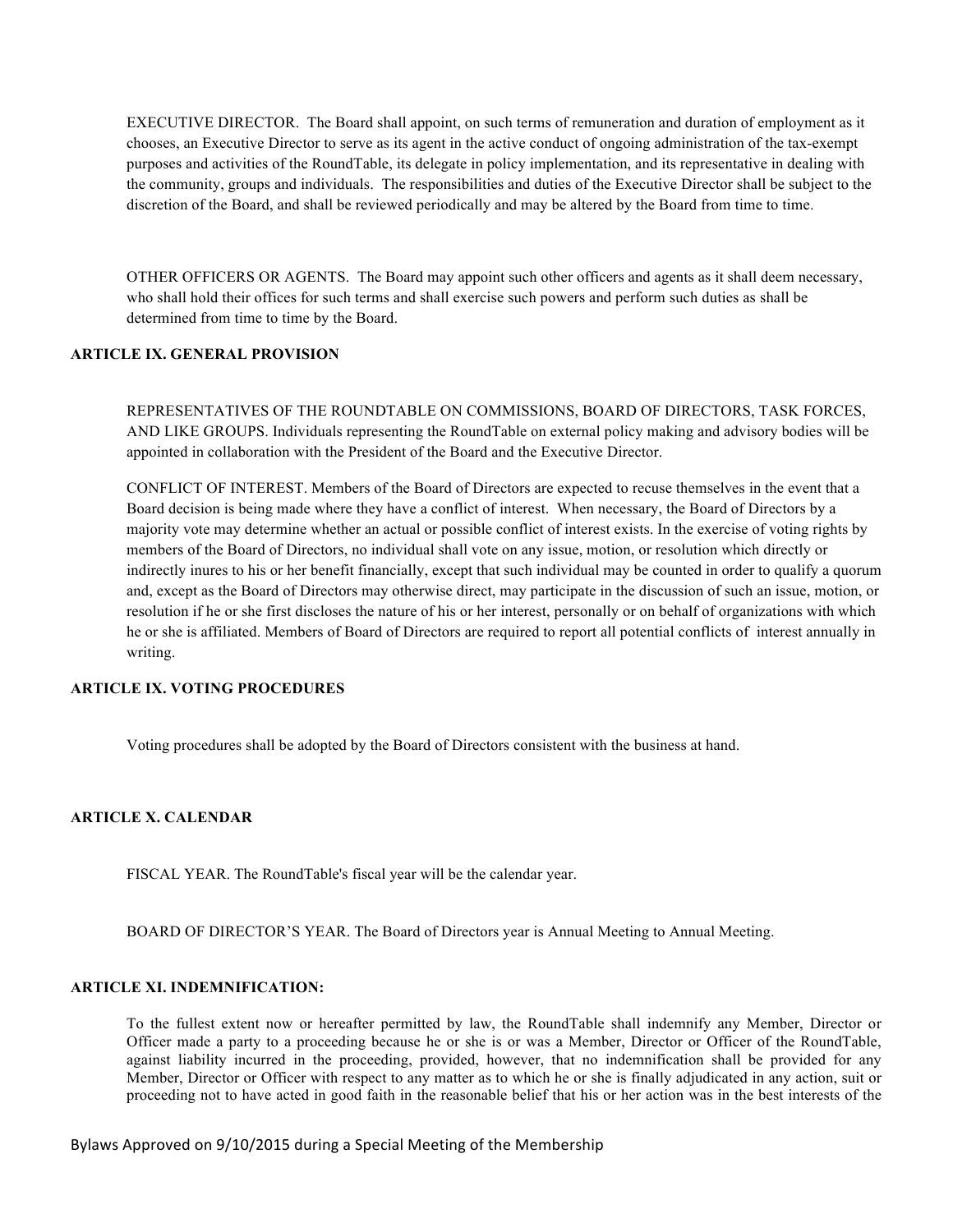RoundTable or, with respect to any criminal action or proceeding, had reasonable cause to believe that his or her conduct was unlawful.

CONTRACTS The Board of Directors may authorize any officer or officers, agent or agents of the RoundTable to enter into any contract and agreements and execute and deliver any instrument in the name of or on behalf of the RoundTable directly related to the day-to-day operation of the RoundTable. Such authority may be general or may be confined to a specific instance or transaction.

LOANS. No loans shall be contracted on behalf of the RoundTable and no negotiable paper shall be signed in its name unless authorized by resolution of the Board of Directors. When authorized by the Board of Directors so to do, any officer or agent of the RoundTable thereunto authorized may effect loans and advances at any time for the RoundTable from any bank, trust company or other institution, or from any firm, corporation or individual, and for such loans and advances may make, execute and deliver promissory notes, bonds or other certificates or evidences of indebtedness of the RoundTable and, when authorized so to do, may pledge, hypothecate or transfer any securities or other property of the RoundTable as security for pledge, hypothecate or transfer any securities or other property of the RoundTable as security for any such loans or advances. Such authority may be general or confined to specific instances.

DEPOSITS All funds of the RoundTable shall be deposited in a timely fashion to the credit of the RoundTable. All deposits and withdrawals must be reviewed by the Board of Directors.

REVENUE The Board of Directors may accept in the name of, and of behalf of the RoundTable, any contribution, gift, grant, contract bequest or device for any purpose of the RoundTable. Any revenue generated by the RoundTable shall become the property of the RoundTable and shall be deposited accordingly. All gifts will be accepted within boundaries of the appropriate ethics as established by the Board of Directors.

BOOKS and RECORDS RESPONSBILITY The Secretary and Treasurer shall each be responsible for assuring that correct and complete books and records of the RoundTable are maintained. The RoundTable will keep a complete record of proceedings of meetings of the Board of Directors and all committees. The Board of Directors shall be responsible for assuring the accuracy of all records. All archival materials will be stored at a place designated by the Board of Directors.

LIABILITY LIMITS The members of the Board of Directors of the RoundTable shall enjoy the greatest limitation on individual liability that may be authorized under Maine law, provided however, that this limitation shall not eliminate or limit the liability of a member of the Board of Directors for acts or omissions that involve intentional misconduct by such member, or a knowing violation of law.

### **ARTICLE XII. DISSOLUTION**

Upon dissolution of the RoundTable or the termination of its activities, the assets of the RoundTable remaining after the payment of all its liabilities shall be distributed exclusively to one or more organizations, to be identified at the sole discretion of the Board of Directors, which are organized and operated exclusively for such purposes as shall then qualify as an exempt organization or organizations under Section  $501(c)$  (3) of the Code and as a charitable, religious, eleemosynary, benevolent or educational corporation within the meaning of Title 13-B of the New England Revised Statutes as amended. No part of the net earnings of the RoundTable shall inure to the benefit of any member, director, or officer of the RoundTable, or any private individual (except that reasonable compensation may be paid for services rendered to or for the RoundTable in carrying out one or more of its purposes), and no member, director, or officer of the RoundTable, or any private individual, shall be entitled to share in the distribution of any of the corporate assets on dissolution of the RoundTable.

## **ARTICLE XIII. AMENDMENTS**

Bylaws Approved on 9/10/2015 during a Special Meeting of the Membership Any proposed changes to these bylaws should be submitted in writing to the Bylaws and Governance Committee for consideration and action when appropriate. The bylaws may be altered, amended, repealed or supplemented, subject to appeal or change by the Board of Directors by an affirmative vote of the majority of the Board of Directors, at any